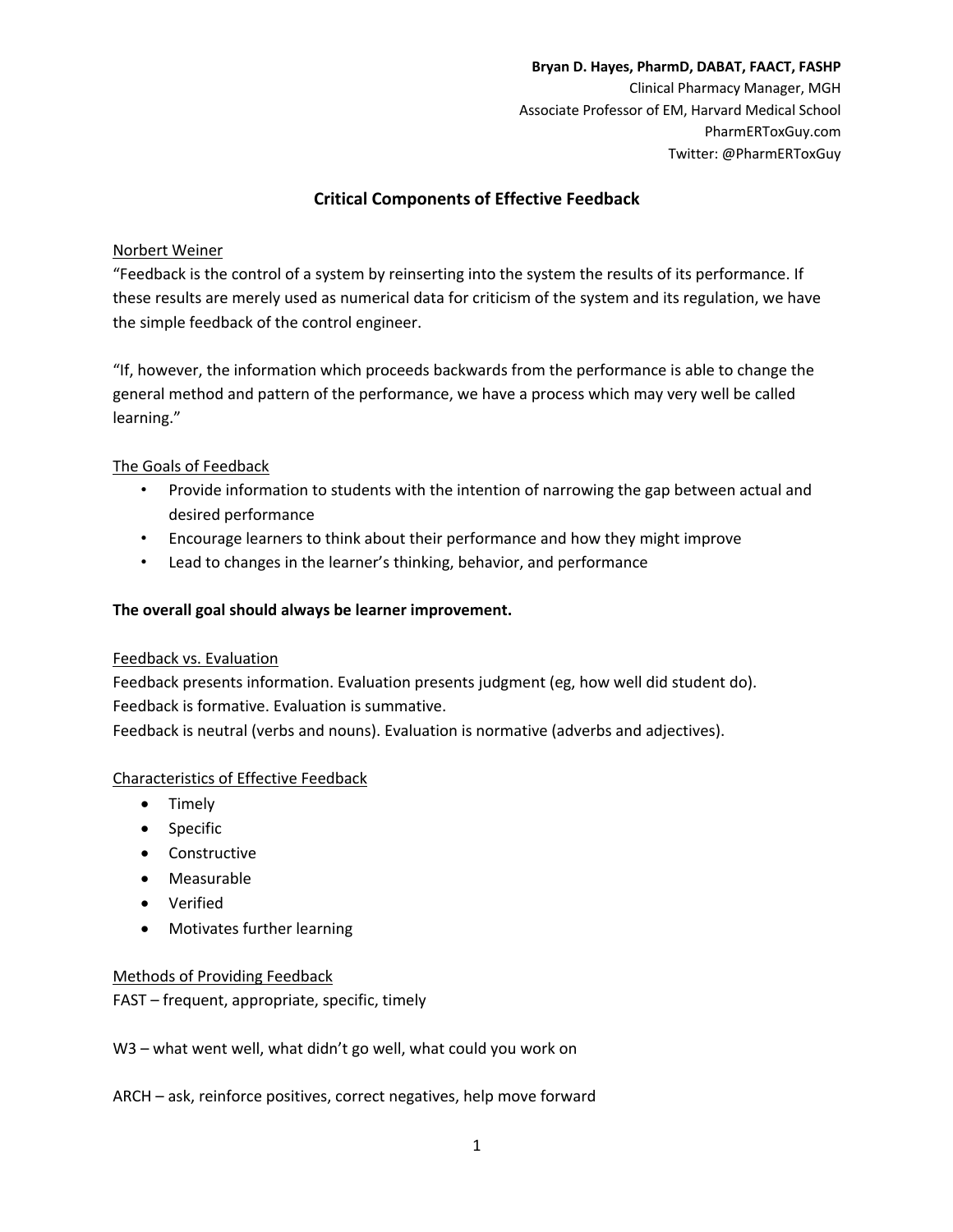**Bryan D. Hayes, PharmD, DABAT, FAACT, FASHP** Clinical Pharmacy Manager, MGH Associate Professor of EM, Harvard Medical School PharmERToxGuy.com Twitter: @PharmERToxGuy

360 approach – seek feedback from all team members (nurses, pharmacists, patients, etc.)

### Feedback sandwich – positive  $\rightarrow$  negative  $\rightarrow$  positive

One minute preceptor – have the learner commit to a plan, have the learner provide support/evidence for their plan, discuss general rules applied to this plan and future plans, reinforce what was done well, provide constructive feedback on areas in need of improvement, identify learning steps

### Dangers of the 'No Feedback' Approach

- Good performance is not reinforced and poor performance remains uncorrected
- Students may assume that all is well
- Students may have to guess their level of competence or rely on comments from peers or administrators to judge performance
- Students may have to learn by trial and error at patients' expense

### Feedback should be…

- Undertaken with the teacher and trainee working as allies, with common goals
- Well-timed and expected
- Based on first-hand data (direct observations)
- Limited to behaviors that are remediable (focus on areas that the leaner can control or modify)
- Phrased in descriptive, non-judgmental language
- Deal with decisions and actions, rather than assumed intentions or interpretations

#### How to Give Feedback

- Ensure that students are clear about the criteria against which their performance will be assessed
- Give feedback on specific behaviors rather than on general performance
- Offer feedback at the time of an event or shortly afterwards
- Limit feedback to one or two items only
- Balance preceptor feedback with student's perception of his/her performance

#### The Approach to Providing 'Negative' Feedback

- Goal is improvement ALWAYS
- Relaxed atmosphere (environment)
- Start with letting learner self-evaluate
- Use specific examples, but only 1 or 2 for each session
- Have a script
- Offer positive feedback, too focus on the work, not the person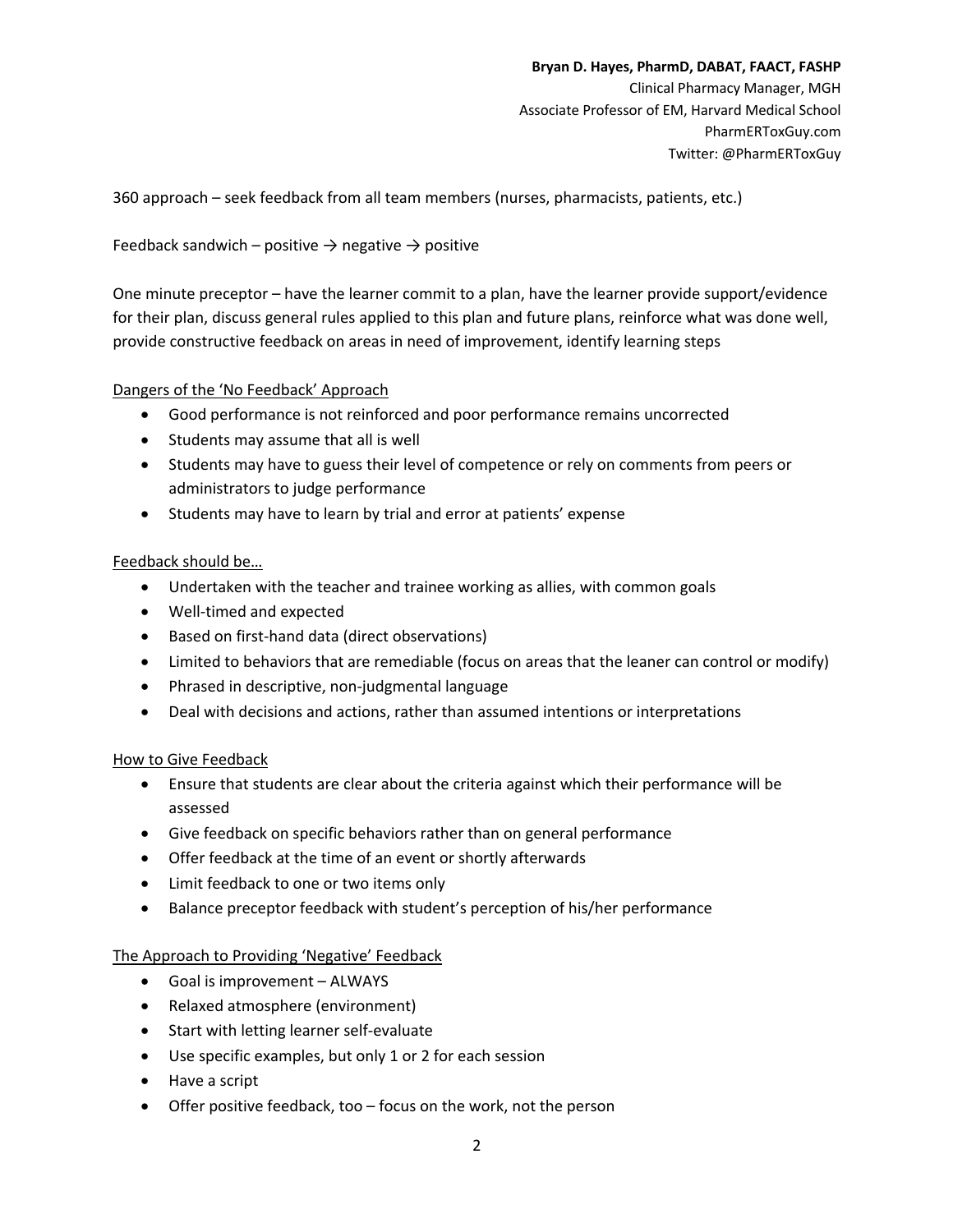#### **Bryan D. Hayes, PharmD, DABAT, FAACT, FASHP**

Clinical Pharmacy Manager, MGH Associate Professor of EM, Harvard Medical School PharmERToxGuy.com Twitter: @PharmERToxGuy

- Offer specific ways to improve may need to change goals
- Ask for feedback from them on how you can improve (make it a team approach)
- Don't form opinions based on what you've heard
- Don't compare to other students
- Don't focus only on the 'negative'

#### Barriers to Effective Feedback

- Fear of repercussions (for learner and/or preceptor)
- Complexity of human-to-human interactions

#### Specific Challenges for New Faculty

- Lack of significant age gap/perception of authority
- Casual/friendly relationships
- Lack of preceptor experience/confidence

#### Providing Feedback to the Millennial Learner (born ~1981-2000)

- Millennial learners expect to be entertained while being educated
- They are used to receiving higher grades
- Raised with constant praise (even if for no other reason than being themselves) they thrive on positive reinforcement  $\rightarrow$  presents a challenge when a student has lots to improve
- Despite the incorporation of technology into most aspects of their lives, they actually prefer face-to-face or written feedback
- They prefer private feedback
- They seek immediate feedback, both positive and negative
- Millennial learners assume positive if no feedback given

#### Feedback Pearls

- It all starts with setting expectations
	- o Ask the student what are her personal goals
- Be clear when feedback is being given
- Environment is key
- Keep notes throughout the shift/rotation
- Be specific note specific errors, challenges, and limitations observed AND what are the potential implications of the poor performance
- Embrace the continuous feedback approach (no surprises)